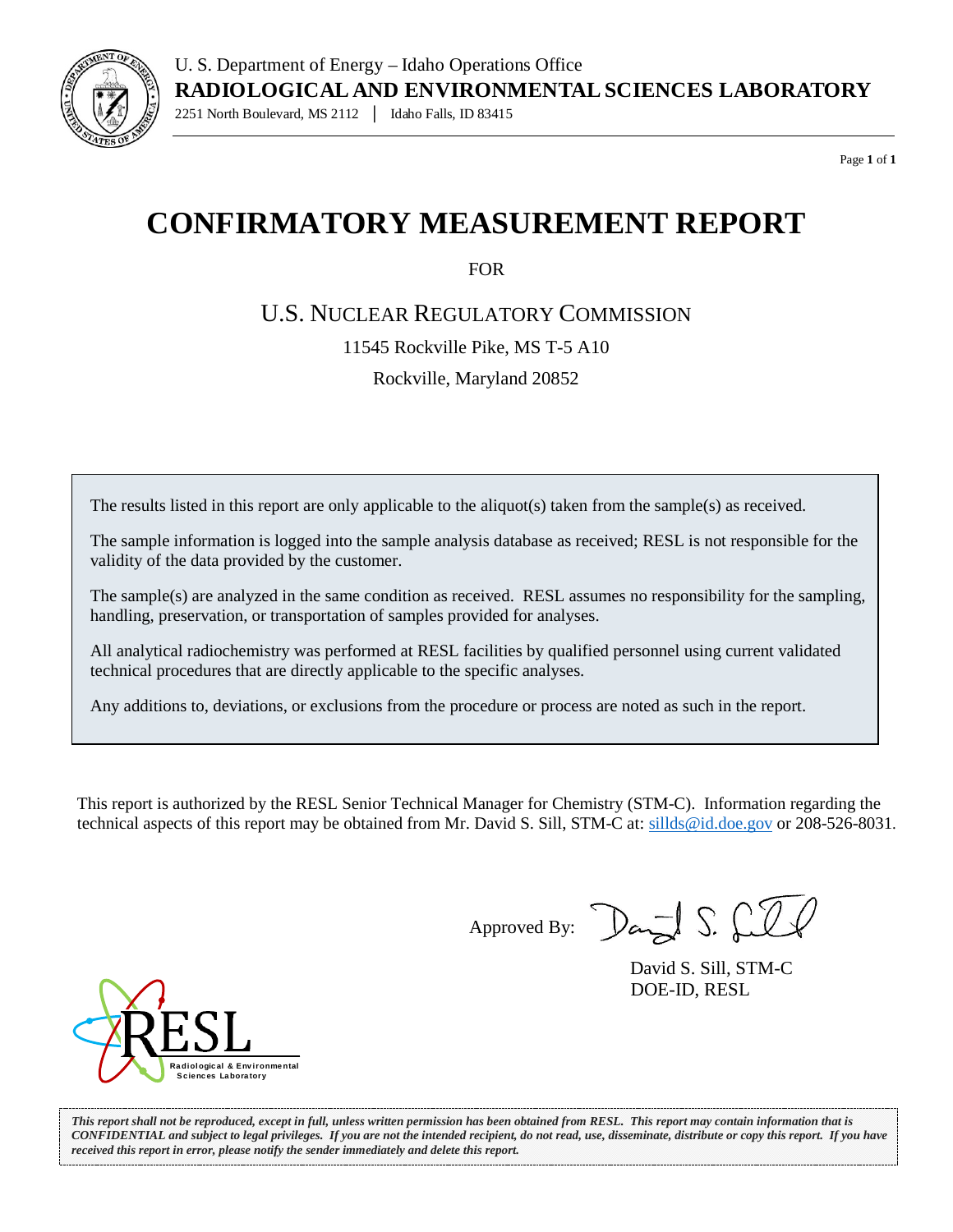## **Department of Energy Radiological & Environmental Sciences Laboratory NUCLEAR REGULATORY COMMISSION**

**Page 1 of 3** 

**Date: 2/28/2019**

| Sample ID: SU 3.1  |                     |                                                                                  |                               |
|--------------------|---------------------|----------------------------------------------------------------------------------|-------------------------------|
|                    | <b>Matrix: Soil</b> | Site Name: Dept. of Health<br>and Human Services - FDA -<br><b>Winchester MA</b> | <b>Contact: Steve Hammann</b> |
|                    |                     |                                                                                  |                               |
|                    |                     | <b>Nuclide</b>                                                                   | <b>Results</b>                |
|                    |                     | Cs-137                                                                           | 3 +/- 4 E-3 pCi/g             |
|                    |                     | Ra-226                                                                           | 2.1 +/- 0.2 E0 pCi/g          |
|                    |                     | Ra-228                                                                           | 7.8 +/- 0.8 E-1 pCi/g         |
|                    |                     | Th-228                                                                           | 1.20 +/- 0.12 E0 pCi/g        |
|                    |                     | Th-230                                                                           | 1.73 +/- 0.17 E0 pCi/g        |
|                    |                     | Th-232                                                                           | 1.10 +/- 0.11 E0 pCi/g        |
|                    |                     | $U-234$                                                                          | 1.69 +/- 0.17 E0 pCi/g        |
|                    |                     | $U-238$                                                                          | 1.65 +/- 0.17 E0 pCi/g        |
| Sample ID: SU 3.12 |                     |                                                                                  |                               |
|                    | <b>Matrix: Soil</b> | Site Name: Dept. of Health<br>and Human Services - FDA -<br><b>Winchester MA</b> | <b>Contact: Steve Hammann</b> |
|                    |                     |                                                                                  |                               |
|                    |                     | <b>Nuclide</b>                                                                   | <b>Results</b>                |
|                    |                     | Cs-137                                                                           | 2 +/- 2 E-3 pCi/g             |
|                    |                     | Ra-226                                                                           | 2.0 +/- 0.6 E-1 pCi/g         |
|                    |                     | Ra-228                                                                           | 6.8 +/- 1.0 E-1 pCi/g         |
|                    |                     | Th-228                                                                           | 6.0 +/- 0.6 E-1 pCi/g         |
|                    |                     | Th-230                                                                           | 5.9 +/- 0.6 E-1 pCi/g         |
|                    |                     | Th-232                                                                           | 5.0 +/- 0.5 E-1 pCi/g         |
|                    |                     | $U-234$                                                                          | 6.3 +/- 0.6 E-1 pCi/g         |
|                    |                     | $U-238$                                                                          | 5.7 +/- 0.6 E-1 pCi/g         |

**Samples Approved by: \_\_\_\_\_\_\_\_\_\_\_\_\_\_\_\_\_\_\_\_\_\_\_\_\_\_\_\_\_\_\_\_\_\_\_\_\_\_\_\_\_\_\_\_\_\_\_\_\_\_\_\_\_\_\_\_\_\_\_\_\_\_\_**

diological & Environmental Sciences Laboratory

**ACTIVITIES ARE AS OF: 02/25/2019 UNCERTAINTIES ARE ONE SIGMA**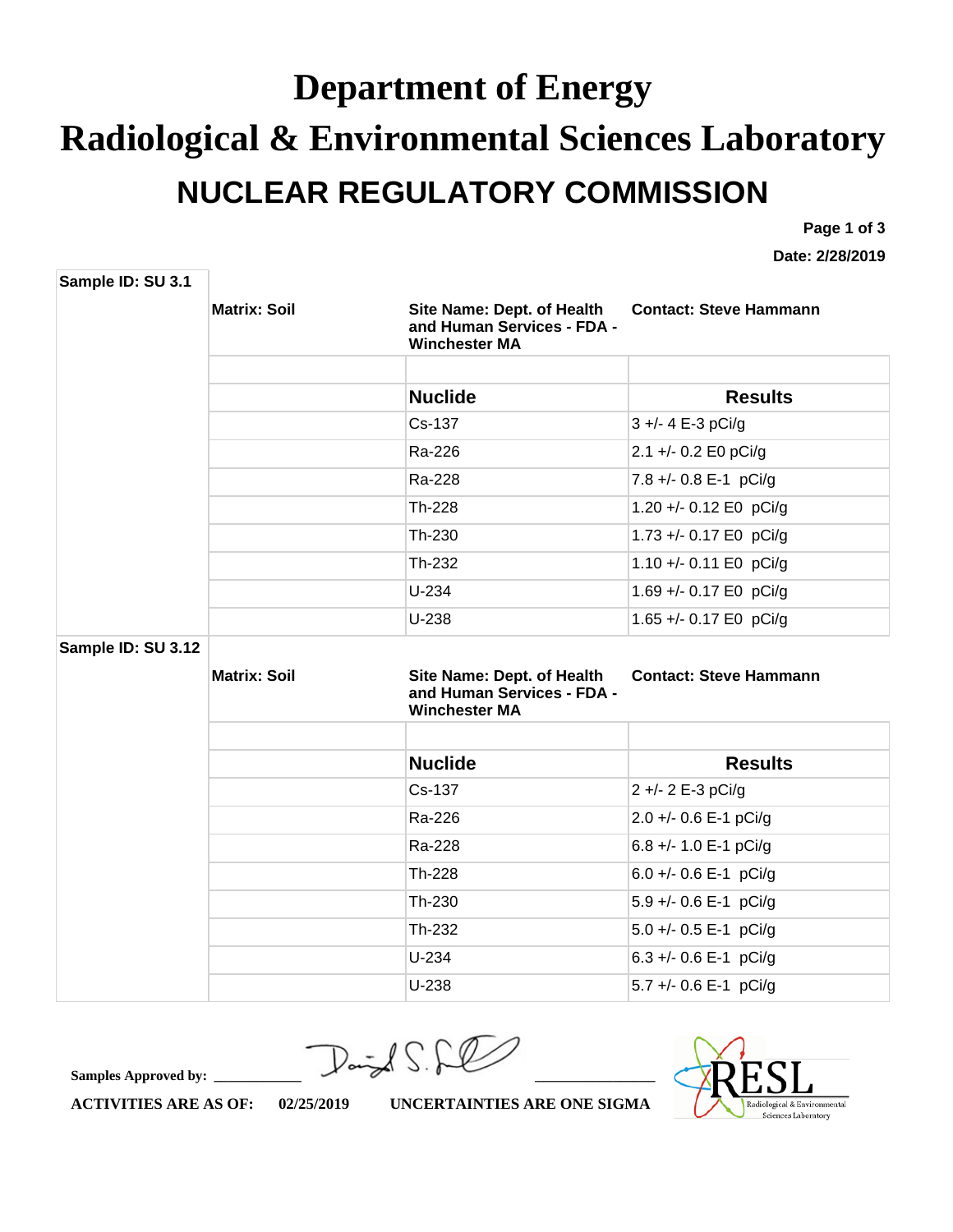## **Department of Energy Radiological & Environmental Sciences Laboratory NUCLEAR REGULATORY COMMISSION**

**Page 2 of 3**

**Date: 2/28/2019**

| Sample ID: SU 3.13 |                     |                                                                                  |                               |
|--------------------|---------------------|----------------------------------------------------------------------------------|-------------------------------|
|                    | <b>Matrix: Soil</b> | Site Name: Dept. of Health<br>and Human Services - FDA -<br><b>Winchester MA</b> | <b>Contact: Steve Hammann</b> |
|                    |                     |                                                                                  |                               |
|                    |                     | <b>Nuclide</b>                                                                   | <b>Results</b>                |
|                    |                     | Cs-137                                                                           | 9 +/- 4 E-3 pCi/g             |
|                    |                     | Ra-226                                                                           | 6 +/- 1 E-1 pCi/g             |
|                    |                     | Ra-228                                                                           | 1.22 +/- 0.09 E0 pCi/g        |
|                    |                     | Th-228                                                                           | 3.8 +/- 0.4 E0 pCi/g          |
|                    |                     | Th-230                                                                           | 8.4 +/- 0.8 E-1 pCi/g         |
|                    |                     | Th-232                                                                           | 3.8 +/- 0.4 E0 pCi/g          |
|                    |                     | $U-234$                                                                          | 1.20 +/- 0.12 E0 pCi/g        |
|                    |                     | $U-238$                                                                          | 9.5 +/- 1.0 E-1 pCi/g         |
| Sample ID: SU 3.3C |                     |                                                                                  |                               |
|                    | <b>Matrix: Soil</b> | Site Name: Dept. of Health<br>and Human Services - FDA -<br><b>Winchester MA</b> | <b>Contact: Steve Hammann</b> |
|                    |                     |                                                                                  |                               |
|                    |                     | <b>Nuclide</b>                                                                   | <b>Results</b>                |
|                    |                     | Cs-137                                                                           | 1 +/- 3 E-3 pCi/g             |
|                    |                     | Ra-226                                                                           | 1.00 +/- 0.10 E0 pCi/g        |
|                    |                     | Ra-228                                                                           | 6.4 +/- 0.6 E-1 pCi/g         |
|                    |                     | Th-228                                                                           | 7.6 +/- 0.8 E-1 pCi/g         |
|                    |                     | Th-230                                                                           | 1.45 +/- 0.14 E0 pCi/g        |
|                    |                     | Th-232                                                                           | 7.1 +/- 0.7 E-1 pCi/g         |
|                    |                     | $U-234$                                                                          | 1.16 +/- 0.12 E0 pCi/g        |
|                    |                     | $U-238$                                                                          | 1.31 +/- 0.13 E0 pCi/g        |

**Samples Approved by: \_\_\_\_\_\_\_\_\_\_\_\_\_\_\_\_\_\_\_\_\_\_\_\_\_\_\_\_\_\_\_\_\_\_\_\_\_\_\_\_\_\_\_\_\_\_\_\_\_\_\_\_\_\_\_\_\_\_\_\_\_\_\_**



**ACTIVITIES ARE AS OF: 02/25/2019 UNCERTAINTIES ARE ONE SIGMA**